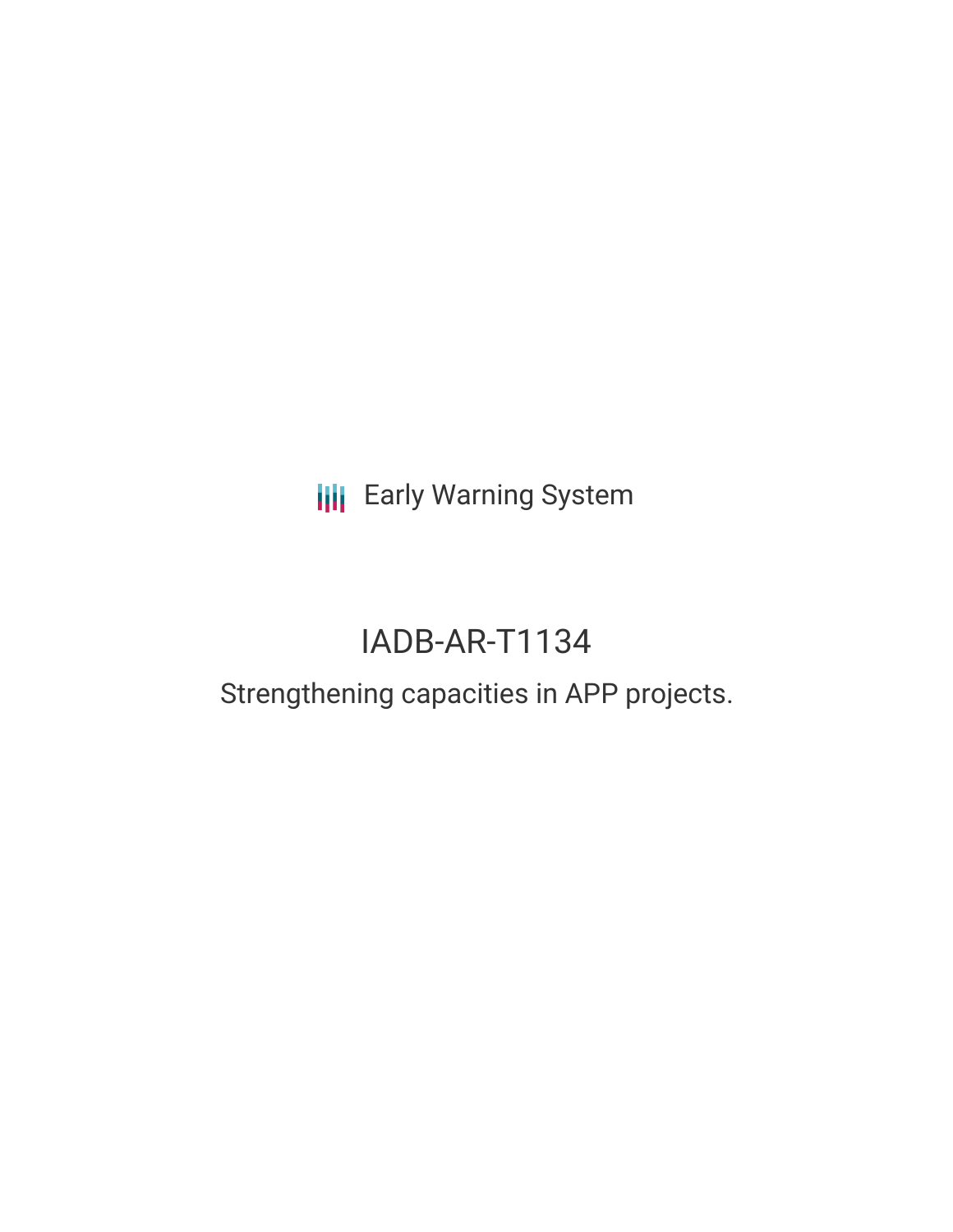

### **Quick Facts**

| <b>Countries</b>               | Argentina                              |
|--------------------------------|----------------------------------------|
| <b>Specific Location</b>       | <b>Buenos Aires</b>                    |
| <b>Financial Institutions</b>  | Inter-American Development Bank (IADB) |
| <b>Status</b>                  | Approved                               |
| <b>Bank Risk Rating</b>        | U                                      |
| <b>Voting Date</b>             | 2015-05-14                             |
| <b>Borrower</b>                | Government of Argentina                |
| <b>Sectors</b>                 | Transport                              |
| <b>Investment Type(s)</b>      | Grant                                  |
| <b>Investment Amount (USD)</b> | $$0.01$ million                        |
| <b>Project Cost (USD)</b>      | $$0.01$ million                        |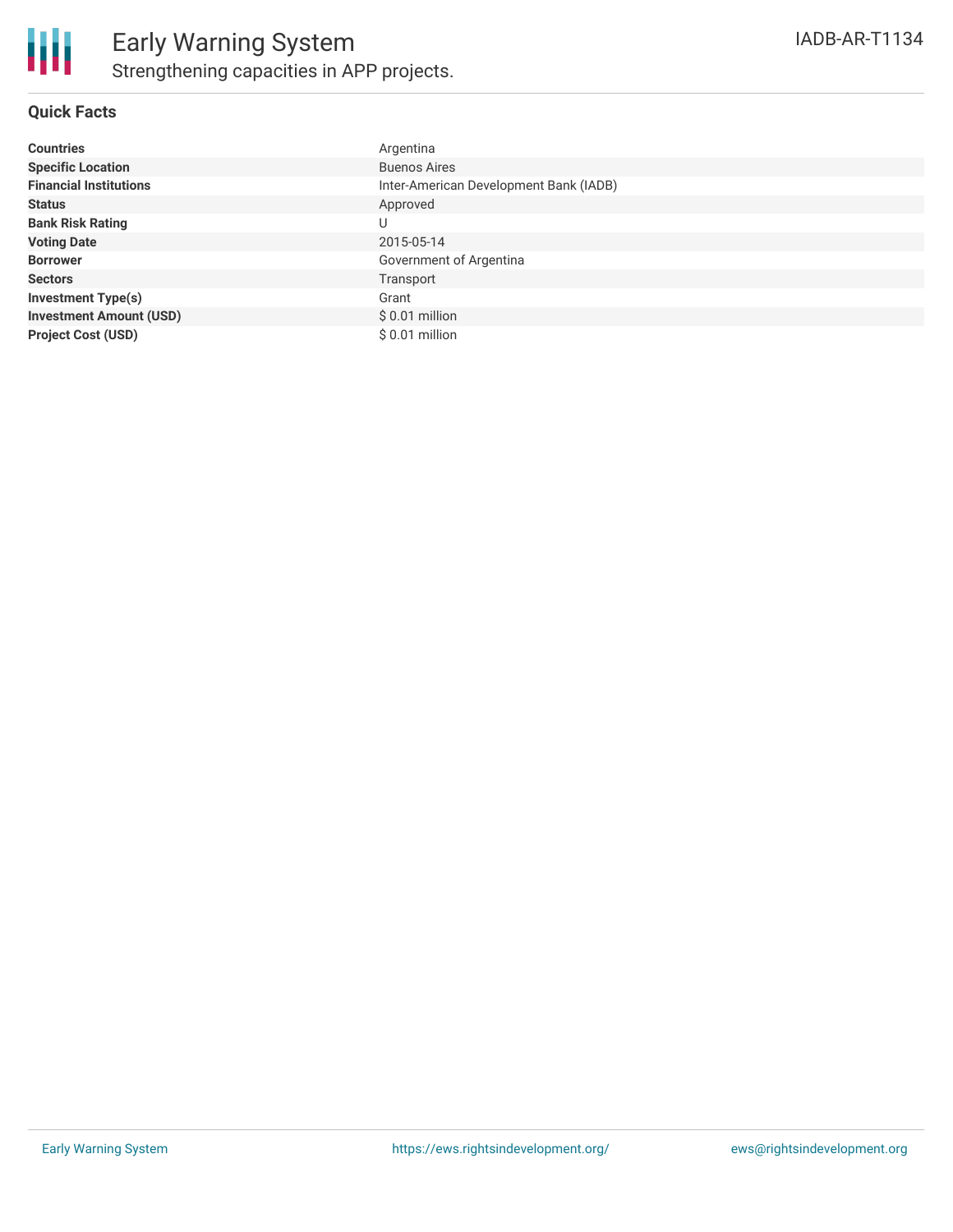

### **Project Description**

The project aims to strengthen to the Transport Secretary (SST) of the City of Buenos Aires, Argentina, about these issues: technical, institutional, regulatory, financial and best practices that should be consider in the design, implementation and supervision of urban concessions at transport infrastructure and its financial schemes.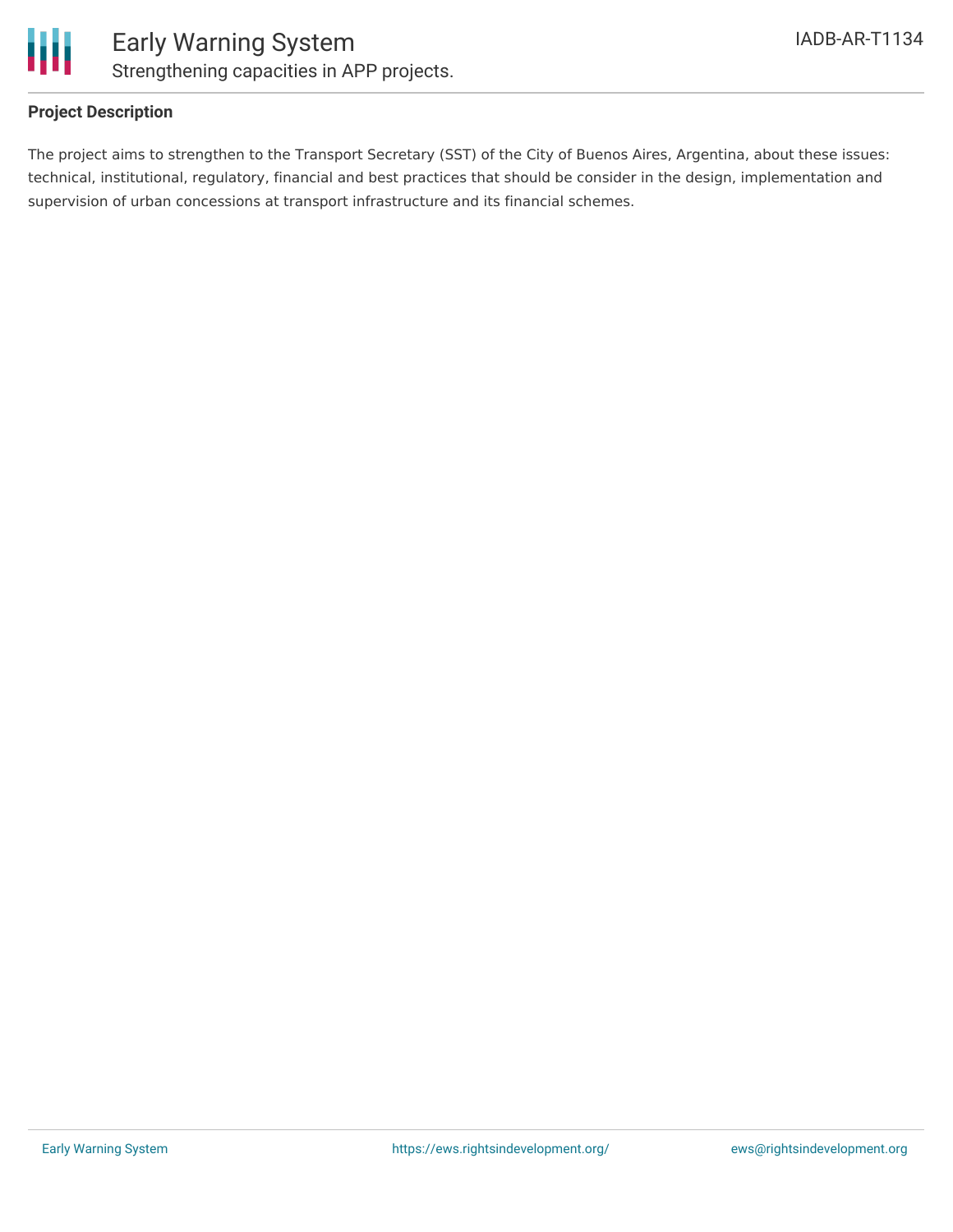

### Early Warning System Strengthening capacities in APP projects.

### **Investment Description**

• Inter-American Development Bank (IADB)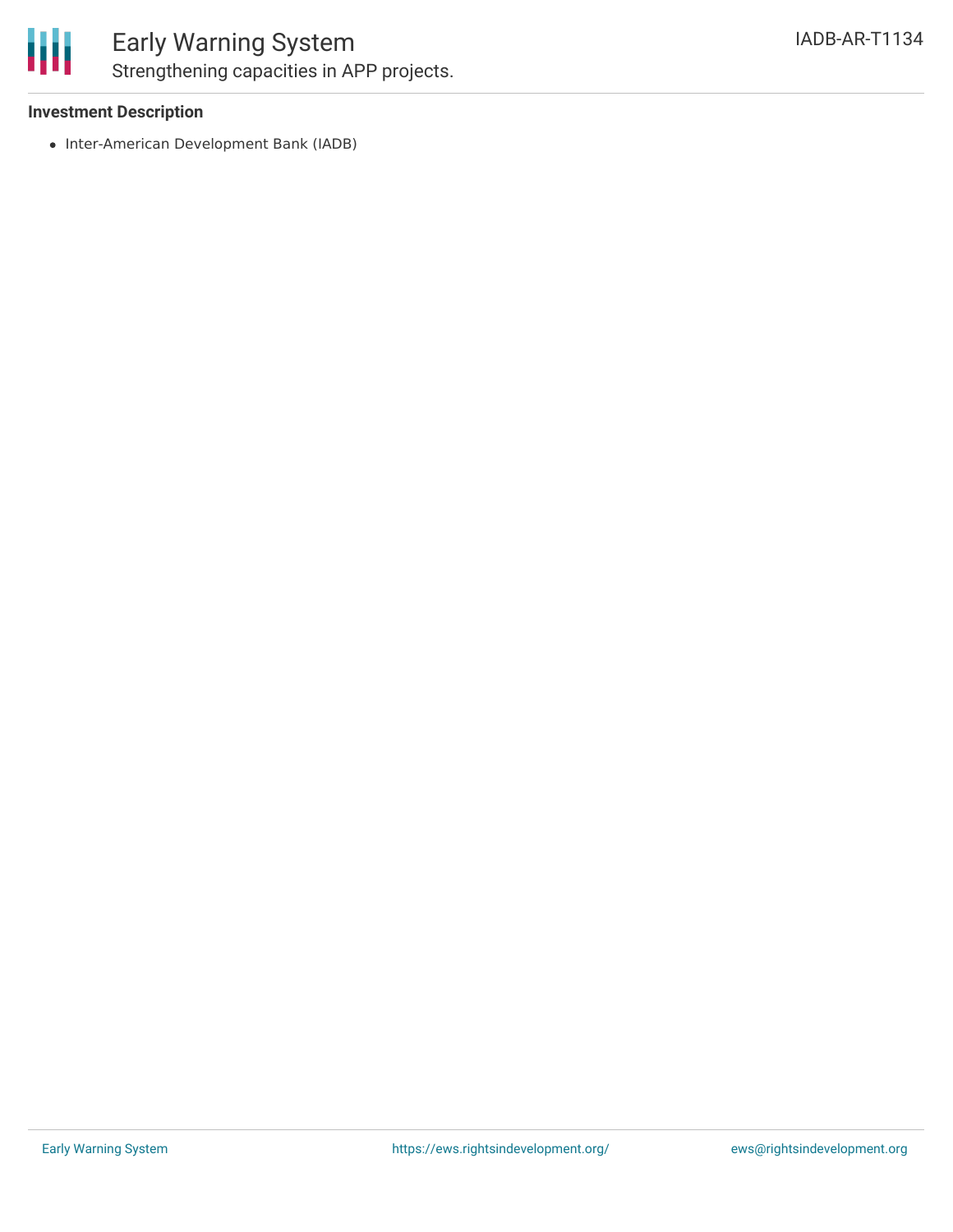

### **Contact Information**

ACCOUNTABILITY MECHANISM OF IDB/ IIC

The Independent Consultation and Investigation Mechanism (MICI) is the independent complaint mechanism and fact-finding body for people who have been or are likely to be adversely affected by an Inter-American Development Bank (IDB) or Inter-American Investment Corporation (IIC)-funded project. If you submit a complaint to MICI, they may assist you in addressing the problems you raised through a dispute-resolution process with those implementing the project and/or through an investigation to assess whether the IDB or IIC is following its own policies for preventing or mitigating harm to people or the environment. You can submit a complaint by sending an email to MICI@iadb.org. You can learn more about the MICI and how to file a complaint at http://www.iadb.org/en/mici/mici,1752.html (in English) or http://www.iadb.org/es/mici/mici,1752.html (Spanish).